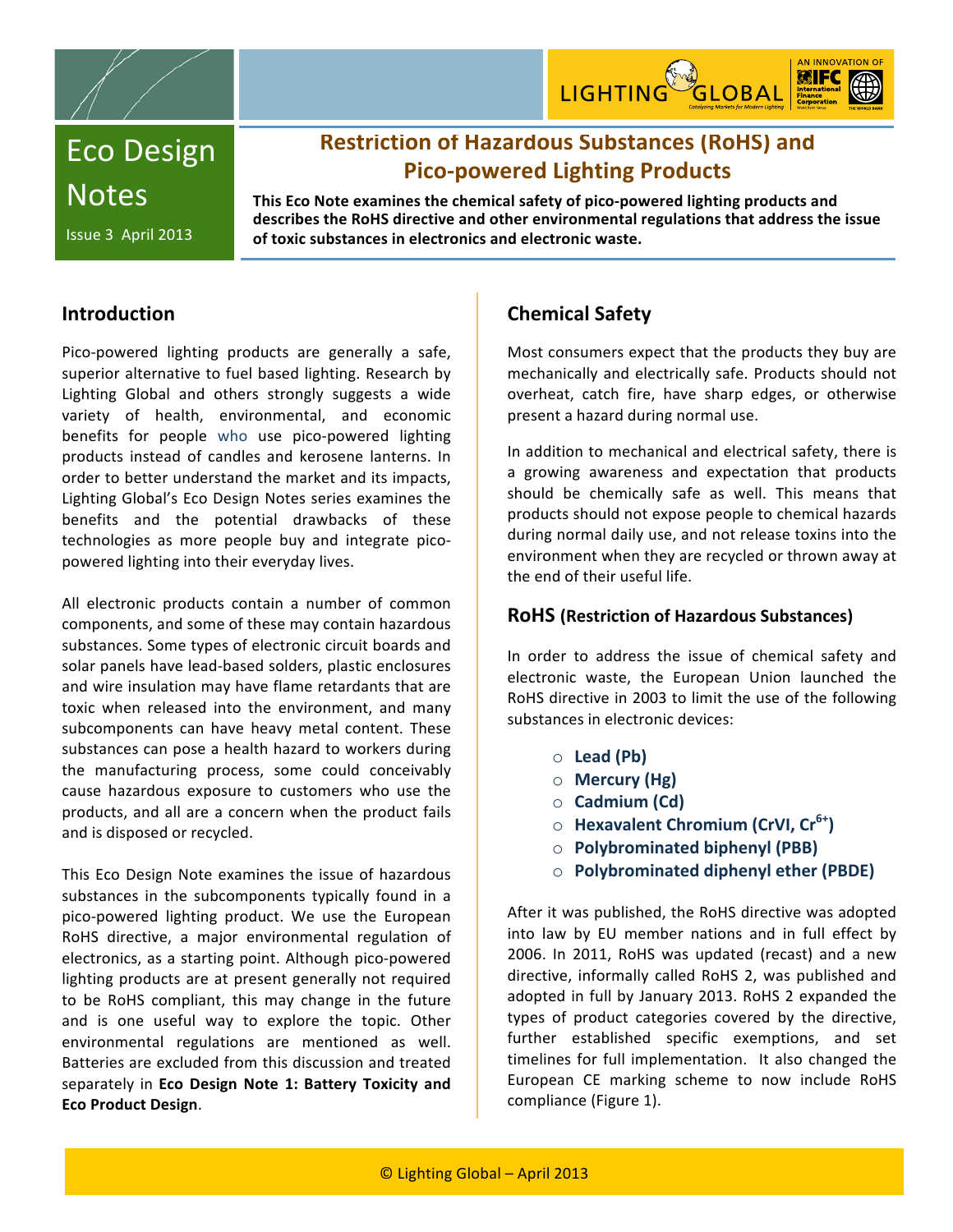Figure
 1.
 The
 European CE
 mark
 indicates
 RoHS compliance

The EU RoHS directive covers products
placed
on
the
market in
 EU
 member
 nations – including
 imported
 products. The
 practical
 implications
 of the
 directive
 are
 more widespread,
 however,
 as product
 manufacturers
 and

the
 electronics
 industry
 are
 moving
 away
 from
 the banned
substances
in
order
 to
maintain
a
single
bill
of materials
for
products
sold
on
the
international
market.

#### **How
RoHS
works**

The EU RoHS directives set limits to the chemical concentration,
 by
 weight,
 of *homogenous* materials
 in the
electronic
device.
This
means
 that
any
single
piece of
 the
product
 (i.e.
any
piece
of
 the
assembly
 that
can be
 mechanically
 separated)
 must meet
 the concentration limits. Insulation on wires, leads on circuit
components,
and
any
coatings
and
finishes
(that could
be
scraped
off)
are
typical
examples.

The
concentration
limits
are
applied
to
products
placed on
 the
market
 for
consumer
use.
They
are
not
applied on
 the
component
level.
The
manufacturer
of
 the
 final product
 is
 therefore
 responsible
 for
 achieving
 and documenting
 RoHS
 compliance.
 Component
 suppliers typically
have
evidence
of
compliance
and
provide
 this to
 the
 product
 manufacturer,
 who
 maintains
 a technical
construction
file
for
the
product.

European
 Union
 member
 nations
 are
 responsible
 for implementing the RoHS directive. Each member drafts legislation to cover products that are placed on the market in their individual jurisdictions, which means that
 only
 products
 for
 sale
 in
European
 countries
with RoHS laws are *required* to be RoHS compliant. RoHS specifically
 exempts
 batteries
 from
 consideration, choosing
instead
to
focus
on
the
other
subcomponents typically
 found
 in
 electronic
 devices.
 Batteries,
 which can
 contain
 large
 amounts
 of
 hazardous
 substances
 in relation to the rest of the subcomponents, are dealt with
 separately
 in
 the
 EU
 Battery
 Directive (2006/66/EC).

#### **Solar
Panels
in
pico‐powered
lighting
products**

RoHS
guidelines
call
 for
an
exemption
of
"*photovoltaic panels
intended
to
be
used
in
a
system
that
is
designed, assembled
and
installed
by
professionals
for
permanent use
at
a
defined
location
 to
produce
energy
 from
solar*  light for public, commercial, industrial and residential applications". This definition does not include solar panels used in pico-powered lighting products - these may
 be
 separate
 panels
 (portable
 separate)
 or
 panels that
are
integrated
directly
into
the
product.

Crystalline
solar
panels may
contain
lead
used
in
wiring the cells. At end of life, this lead will enter the waste stream and can leach out of the panel structure. It is possible
 to
use
lead‐free
solders
in
 the
construction
of the
 solar
 cell
arrays,
 and
 some
manufacturers
 of
pico‐ powered
 lighting
 products
 do
 this
 already
 and
 have RoHS compliant PV modules. This is not, however, an industry standard and remains an area of potential improvement
for
the
technology.

Cadmium
telluride
 (CdTe)
and
some
modules
based
on copper, indium, gallium, and selenium (CIS/CIGS) are thin
 film
 technologies
 that
 contain
 cadmium
 (for CIS/CIGS
 modules,
 cadmium‐free
 alternatives
 exist). These PV module types are, however, currently less common
 in
 pico‐powered
 lighting
 products
 due
 to
 the low
cost
of
competing
crystalline
technologies.

#### **China
RoHS**

The
 China
 RoHS
 regulation considers
 the same substances in RoHS but treats
 them
 differently. Electronic
 Information Products
 (EIP)
 are
 required to
 have
 labeling to
 identify the
 presence
 of
 controlled substances
and
an
estimated time before the chemicals will leak out of the product. This
 Environment
 Friendly Use
 Period
 (EFUP)
 is
 then indicated
 with
 a
 symbol (Figure
2).



Figure
 2.
 China
 RoHS Environment
 Friendly Use
Periods
(numbers indicate
years)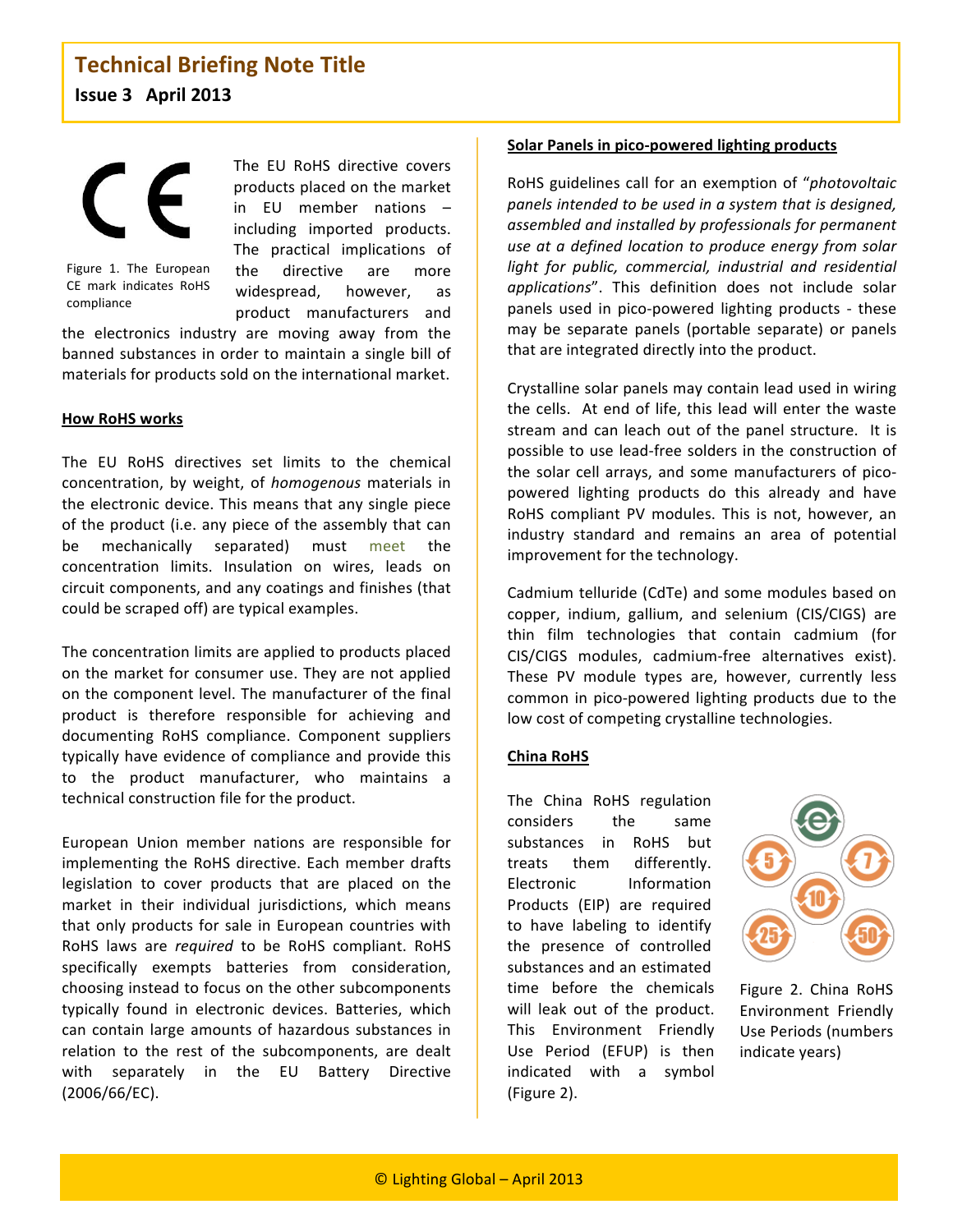### **Technical
Briefing
Note
Title Issue
3

April
2013**

A
summary
of
additional
regulations
related
to
RoHS
is given
in
Figure
3.

#### **RoHS Restriction
of
Hazardous
Substances**

- Directive
2002/95/EC
- Full
implementation
in
EU
by
2006
- Lead (Pb), Mercury (Hg), Cadmium (Cd), Hexavalent Chromium (Cr<sup>6+</sup>), Polybrominated Biphenyl
(PBB),
Polybrominated
Diphenyl
Ether (PBDE)
- Restricts the concentration of substances in all homogenous
parts
of
an
electronic
product

#### **RoHS
2 Recast
of
RoHS**

- Directive
2011/65/EU
- Expanded
implementation
starts
2013,
full adoption
covers
all
electronics
by
2019
- Same substances as RoHS
- Exempts
professionally
installed
solar
panels but
not
panels
in
consumer
electronics

#### WEEE Waste Electric and Electronic Equipment

- WEEE
Directive
2002/96/EC
- Sets
collection,
recycling,
and
recovery
targets
- Same substances as RoHS
- 85%
recovery
by
2019

#### **REACH Registration,
Evaluation,
Authorization,
and Restriction
of
Chemicals**

- Regulation (EC) No 1907/2006
- Substances of Very High Concern (SVHC)
- Lists
substances,
does
not
restrict
- 87 listed SVHC's in 2013
- Updated
twice
per
year

#### **China
RoHS**

- Labeling of Electronic Information Products (EIP)
- Lists
Environment
Friendly
Use
Period
(EFUP)
- Same substances as RoHS
- Phase 2 bans substances in phones, printers

#### **California
RoHS**

- Lead, Mercury, Cadmium, Hexavalent Chromium
- Covers
a
limited
subset
of
electronic
products

Figure
3.
List
of
RoHS
related
regulations

### **Hazards
from
Toxic
Substances**

Many
 of
 the
 toxicological
 effects
 of RoHS
 and
 other substances
 are
 well
 known,
 while
 for
 others
 the negative
health
impacts
are
less
certain. The
negative health effects of heavy metals have been known for a long time, for example, while the health effects of additives used in plastics are not yet well understood and
a
subject
of
some
debate.
The
exposure
of
people to
toxins
in
manufactured
products
can
be
divided
into three
categories:
manufacture,
use,
and
disposal.

#### **Manufacture**

Manufacturing
 can
 present
 significant
 hazardous exposures
 to
 workers,
 and
 industry
 movement
 to
 less toxic
 materials
 has
 benefits
 throughout
 the manufacturing
chain.
A
 switch
 to
lead
 free
 solders,
 for example, not only eliminates worker exposure to lead bearing solder pastes but also reduces exposures associated
 with
 the
 mining,
 processing,
 and transportation of lead. This is true of other hazardous substances as well, and while the elimination of these substances does not guarantee a safe manufacturing environment,
 it
 does
 help
 mitigate
 some
 health
 risks present
in
the
factories
where
products
are
made.

#### **Daily
Use**

In
 most
 circumstances,
 exposures
 to
 hazardous substances
from
pico‐powered lighting
products
during normal daily use will be small. The primary exposure hazard
would
likely
come
 from
 the
plastic
housing
and cables.
 PVC wire
 insulation has
 phthalates
 used
 as plasticizers, and plastic housings might contain brominated flame‐retardants.
 Some
 research
 suggests these chemicals leach out of the plastic during normal use and casual contact.<sup>1</sup> They are persistent in the environment and will bio-accumulate in the food chain. At present, the negative health effects from these substances,
as
present
in
dust
particles
released
due
to normal daily use, is a matter of debate and not likely to be of concern for pico-powered lighting products.

 $1$  "Why BFRs and PVC should be phased out of electronic devices" February
26,
2010
www.greenpeace.org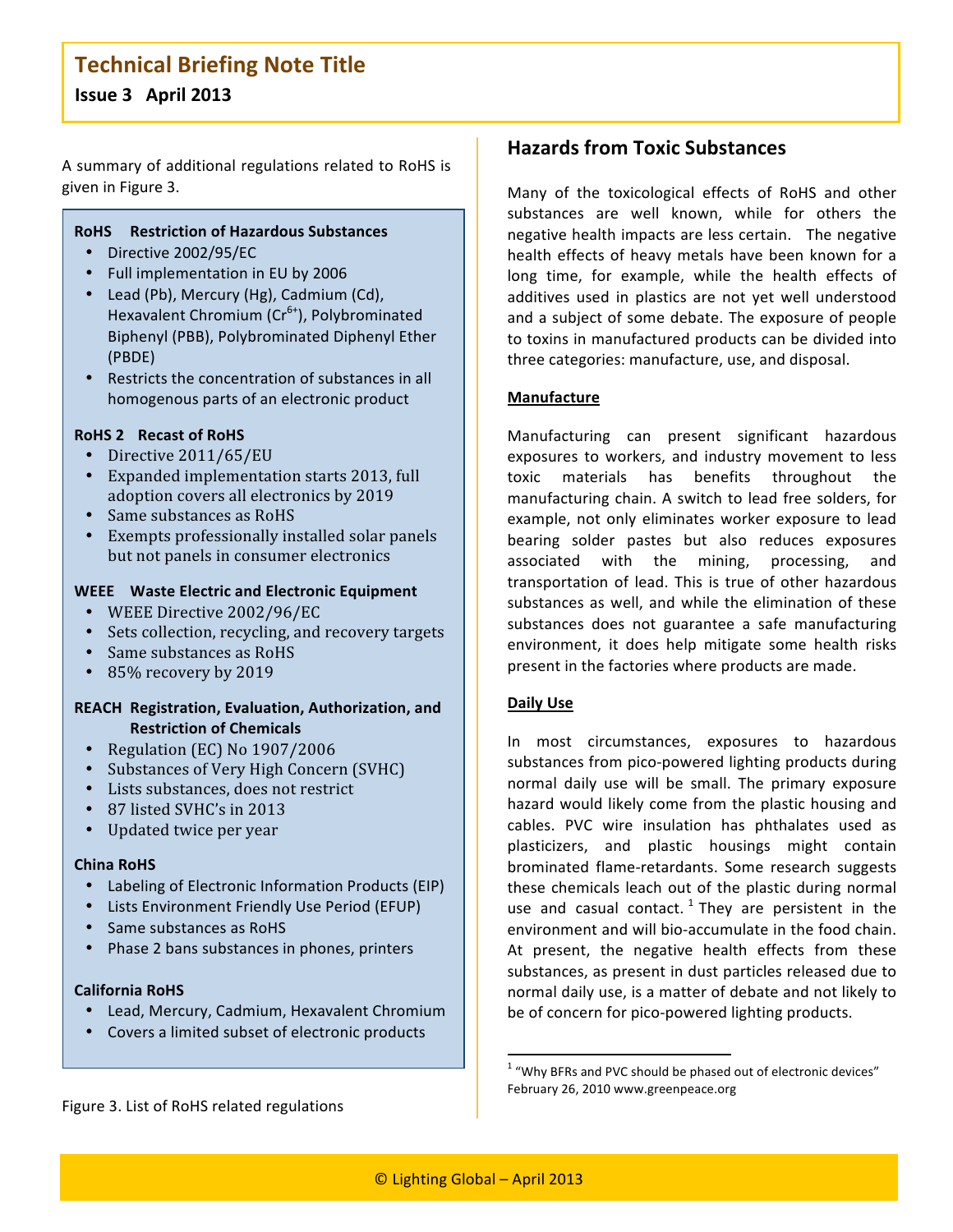### **Technical
Briefing
Note
Title Issue
3

April
2013**

#### **Disposal**

Electronic
 waste
 is
 a
major
environmental
 concern
 for many
parts
of
the
developing
world.
Improper
disposal allows hazardous substances to be released into the environment
 through
 gaseous
 emissions
 (as
 a byproduct
 of
 burning)
 or
 from
 chemical
 leaching (where
 toxins
 can
 contaminate
 the
 local
 soil
 or
 water supply).
Uncontrolled
disposal,
prevalent
in
most
parts of Africa, is likely the area of most concern for hazardous
 substances
 in pico‐powered
 lighting products.

In
 one
 common
 example,
 copper
 metal
 from
 copper wire is often recovered by open air burning of bundles of
 wire.
 This
 removes
 the
 plastic
 insulation
 from
 the wires, but also exposes the people doing the recycling to the fumes from the burning. It releases toxins into the
 air,
 and
 residue
 from
 the
 ash
 contaminates
 the ground
 and
 can
 then
 leach
 into
 local
 water
 supplies when it rains.

Parts of Africa serve as major importer centers of second hand electronics and electronic waste. Ghana and Nigeria in Western Africa, in particular, appear to be major import hubs.<sup>2</sup> Some import electronics are intended for repair and reuse, but large portions are also non-operational and go directly into recycling and disposal.

### **Designing
without
Hazardous
Substances**

For
 most
 manufacturers,
 designing
 products
 without the use
 of
 hazardous
 substances
 begins
 by
 looking
 at the
manufacturing
 procedures
 used
 by
 subcomponent vendors.
 In
 the
 printed
 circuit
 board
 (PCB)
 industry, RoHS compliance is also commonly referred to as "leadfree" and is a well-known concept. Most common electronic
 components
 (resistors,
 capacitors
 etc)
 have RoHS compliant versions as standard, and the PCB assembly
 process
 will
 very
 often
 include
 RoHS compliant
lead‐free
solder
and
PCB
finishes.

#### **Lead‐free
soldering**

Lead-free solders are common and available for most PCB
 manufacturing
 processes.
 Initially,
 lead‐free solders
offered
some
technical
challenges
due
to
higher temperature processing requirements and different solder
joint
performance
and
appearance.
For
the
most part,
 these
 technical
 challenges
 have
 been
 overcome, and
lead‐free
solders
are
accepted
as
equivalent
if
not superior alternatives to traditional lead based soldering practices.

Hand
 soldering
 remains
 one
 area
 where
 lead‐based solders may still be in common use and lead-free solders present some manufacturing challenges. The higher
 temperature,
 decreased
 flow,
 and
 longer wetting time of lead-free solders requires a higher skill level for the hand soldering operation.<sup>3</sup> In most picopowered lighting products, there are manufacturing steps that will require hand soldering. These include soldering
wires
from
one
board
assembly
to
another
or hand soldering plugs or connectors that are not compatible
 with
 automatic
 processes.
 It
 is
 possible, therefore,
 that
 a
 RoHS
 compliant
 circuit
 board
 will become part of a non-RoHS assembly in a final product. The amount of lead in the product will still be lower if the
 subcomponents
 are
 lead‐free,
 and
 so
 RoHS compatibility is always a step in the right direction when looking at overall toxic concentrations.

#### **Other
RoHS
subcomponents**

While lead remains the most likely hazardous substance
 used
 in pico‐powered
 lighting
 products, other
 RoHS
 controlled
 substances
 may
 be
 found
 in system subcomponents as listed in Figure 4. In most cases, non-toxic or lower toxicity options exist for all of these
 subcomponents
 and
 manufacturers
 can
 avoid RoHS substances without substantial product redesign and
without
incurring
extra
costs.

 <sup>2</sup> "Where
Are
WEee
in
Africa? *Findings
from
the
Basel
Convention E‐waste
Africa
Programme"* http://www.basel.int

December
2011

and soldering and the impact of the RoHS directive" Dr. Paul<br>and soldering and the impact of the RoHS directive" Dr. Paul Goodman,
ERA
Technology
LTD
www.era.co.uk/rfa.htm